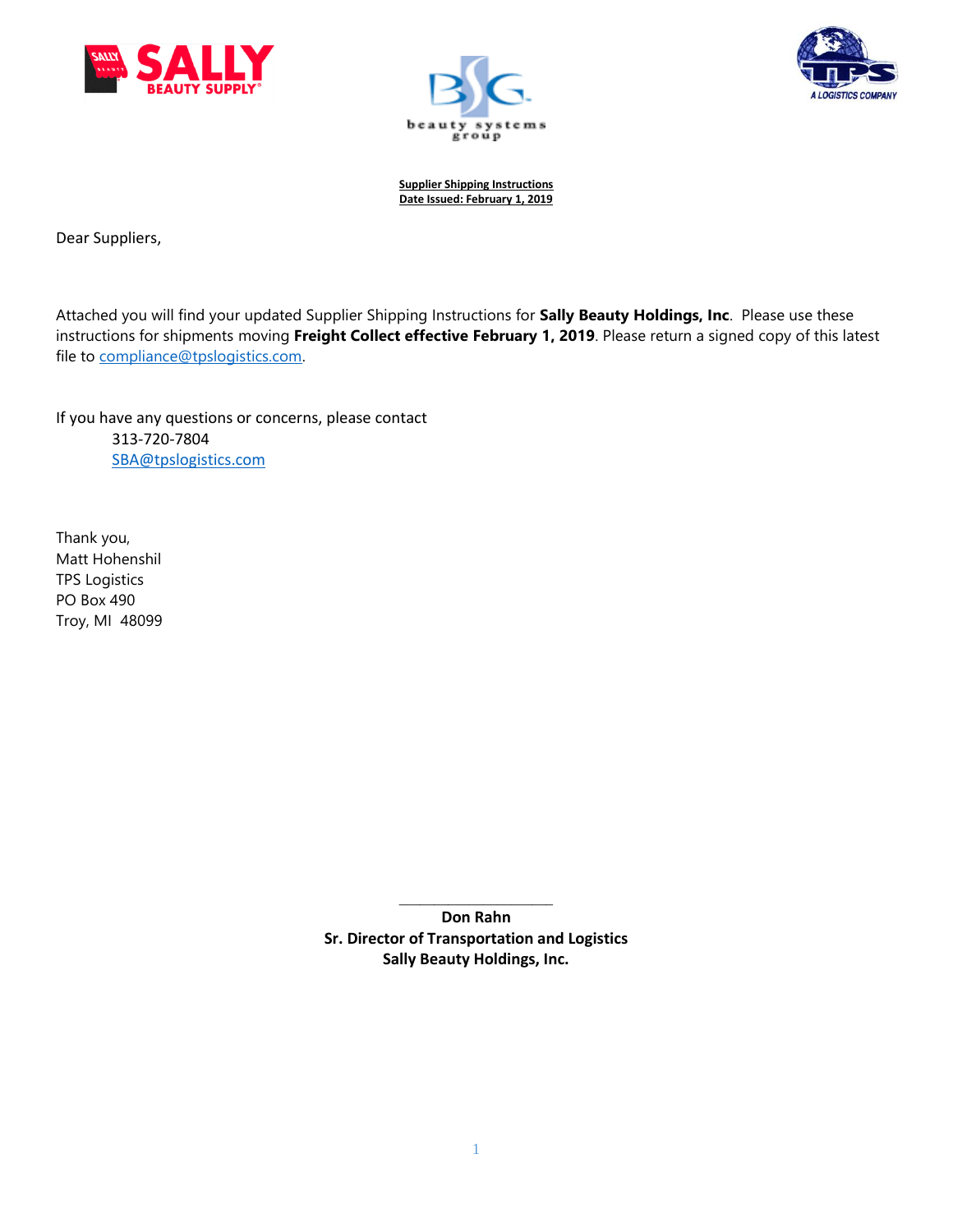





**Effective 2/1/2019 –** Please follow the below shipping instructions when shipping collect to Sally Beauty Supply LLC and Beauty Systems Group LLC locations on the next page. These instructions only apply to shipments within the continental United States, and to Alaska, Hawaii, Puerto Rico, and Mexico.

| Shipper:                               | Contact: |
|----------------------------------------|----------|
| All Sally Beauty/BSG Collect Suppliers |          |
|                                        |          |
|                                        |          |

| Consignee:                | Freight Bill to:               |  |  |  |  |  |
|---------------------------|--------------------------------|--|--|--|--|--|
| <b>REFER TO NEXT PAGE</b> | Sally Beauty c/o TPS Logistics |  |  |  |  |  |
| FOR ALL SHIP TO LOCATIONS | PO BOX 490                     |  |  |  |  |  |
|                           | Troy, MI 48099                 |  |  |  |  |  |

## **Assigned Ship Date and Time: As instructed by Sally Beauty Holdings, Inc.**

Supplier is responsible for adherence to the assigned ship date and time. Deviations will result in chargebacks to the supplier

| Less Than Truckload (LTL) Shipments: 400-10,000 LBS Or less than 12 linear feet<br><b>Approved LTL Carriers:</b>                                                                                                                                                                                                                                                                                                                                                |
|-----------------------------------------------------------------------------------------------------------------------------------------------------------------------------------------------------------------------------------------------------------------------------------------------------------------------------------------------------------------------------------------------------------------------------------------------------------------|
| YRC-800-610-6500<br>Holland-1-800-456-6322<br>Please follow the routing matrix provided on page 4 for selection of the approved LTL carrier.<br>**When shipping LTL, the vendor MUST list the Classification on the bill of lading. Classification is found in the NMFC (National<br>Freight Classification Manual) which is required by the Department of Transportation.<br>**When shipping to Canada, Alaska, Hawaii, Puerto Rico, and Mexico please use YRC |
| Truckload Shipments 10,001 lbs and greater or more than 12 linear feet<br><b>Contact TPS Logistics</b><br><b>Email:</b> SBA@tpslogistics.com<br>Phone: 248-731-4725                                                                                                                                                                                                                                                                                             |

**\*\*Please note the following do not count against the transit time: pickup days, weekends, and holidays.**

## **PICK UP ARRANGEMENTS MUST BE MADE 24 HOURS IN ADVANCE OF PICK UP TO OUR TRANSPORTATION DEPARTMENT. FAILURE TO NOTIFY WILL RESULT IN CHARGEBACKS TO THE SHIPPER**

Please list the actual carrier on all bills-of-lading ("BOL"). TPS LOGISTICS IS NOT A CARRIER and should not be listed as such. Any BOL where TPS is listed as the carrier will immediately have the shipment refused by us and all charges reissued to the shipping origin. Please list on the BOL the number of boxes per pallet contained in the shipment. Shipments transported by a different without prior authorization from SBH will be debited at the shipper's expense. We will deduct a flat \$100.00 charge per occurrence charge from the Vendors next invoice. Also, please include your NMFC# and freight class on your BOL. Your immediate attention to this matter is greatly appreciated*.* Please feel free to contact TPS Logistics with any questions or concerns at (248) 731-4725 or SBA@tpslogistics.com.

**TPS Logistics** 

#### Regards, **ACKNOWLEDGEMENT ACKNOWLEDGEMENT**

| Company                            |                                                       |  |
|------------------------------------|-------------------------------------------------------|--|
| Name                               |                                                       |  |
| Title                              | Date                                                  |  |
| Confirm Acknowledgement via e-mail |                                                       |  |
|                                    | compliance@tpslogistics.com Please reply upon receipt |  |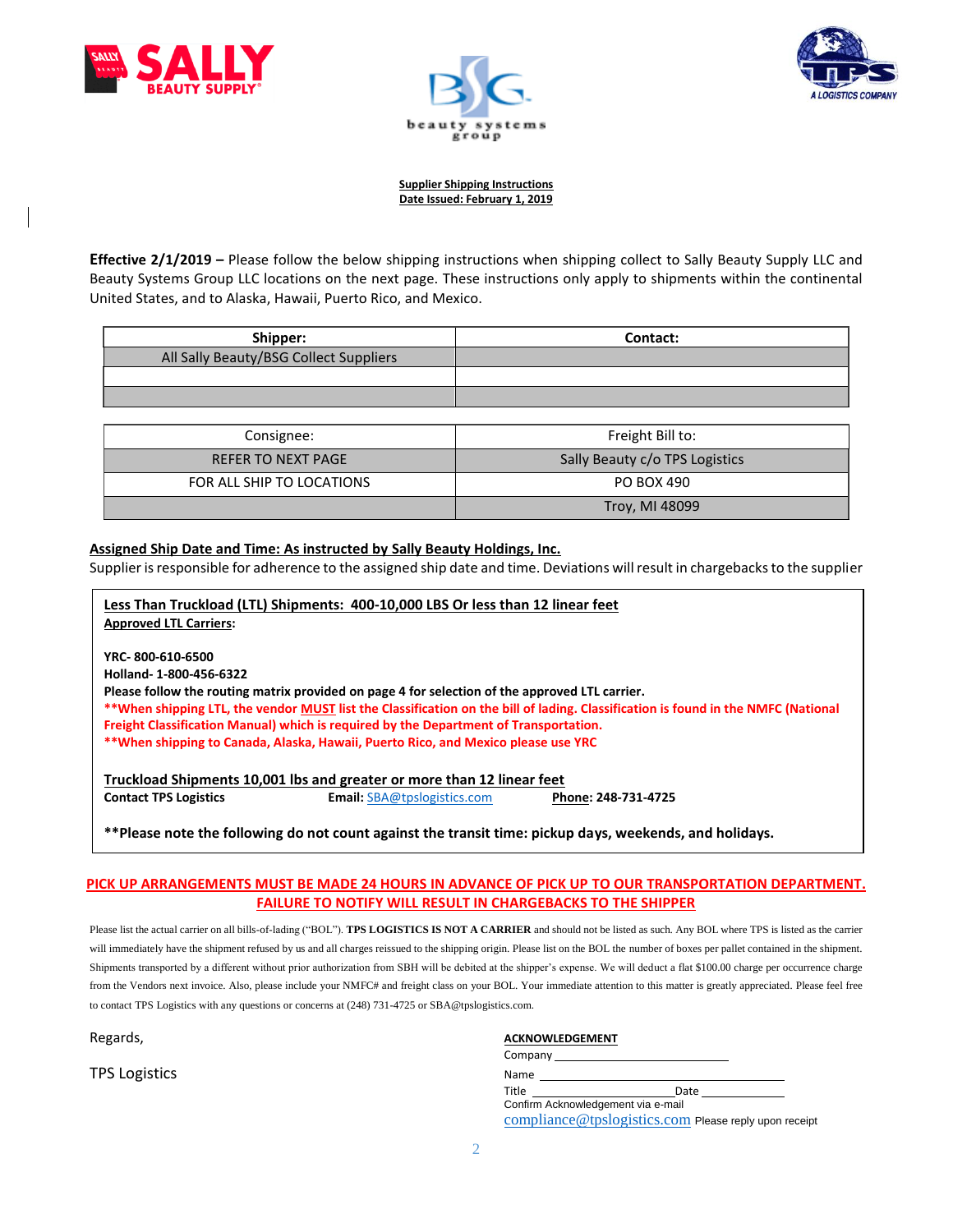





#### **SHIP TO LOCATIONS**:

**Jacksonville Store Replenishment Center** 1550 Vantage Way Jacksonville, Florida 32218 [RecAppt-SallyJacksonville@Sallybeauty.com](mailto:RecAppt-SallyJacksonville@Sallybeauty.com)

**Columbus Store Replenishment Center** 4309 Janitrol Road Columbus, Ohio 43228 [RecAppt-SallyColumbus@Sallybeauty.com](mailto:RecAppt-SallyColumbus@Sallybeauty.com)

**Reno Store Replenishment Center** 9975 Moya Boulevard Reno, Nevada 89506 RecAppt-SallyReno@Sallybeauty.com Reno Equipment Replenishment Center (same address as above) [RecAppt-SallyRenoQS@Sallybeauty.com](mailto:RecAppt-SallyRenoQS@Sallybeauty.com)

> **Calgary Distribution Center** Bay 54-5381 72nd Ave. S.E. Calgary, Alberta T2C 4X6 [RecAppt-BSGCalgary@beautysystemsgroup.com](mailto:RecAppt-BSGCalgary@beautysystemsgroup.com) [RecAppt-BSGCalgary@Sallybeauty.com](mailto:RecAppt-BSGCalgary@Sallybeauty.com)

**Mississauga Distribution Center** 395 A Pendant Drive Mississauga, Ontario L5T 2W9 [RecAppt-BSGMississauga@beautysystemsgroup.com](mailto:RecAppt-BSGMississauga@beautysystemsgroup.com) [RecAppt-BSGMississauga@Sallybeauty.com](mailto:RecAppt-BSGMississauga@Sallybeauty.com)

**Clackamas Distribution Center** 15441 SE 125th Clackamas, Oregon 97015 [RecAppt-BSGClackamas@beautysystemsgroup.com](mailto:RecAppt-BSGClackamas@beautysystemsgroup.com) [RecAppt-BSGClackamas@Sallybeauty.com](mailto:RecAppt-BSGClackamas@Sallybeauty.com)

**Fresno Distribution Center** 480 E. North Avenue, Suite 104A Fresno, California 93706 [RecAppt-BSGFresno@beautysystemsgroup.com](mailto:RecAppt-BSGFresno@beautysystemsgroup.com) [RecAppt-BSGFresno@Sallybeauty.com](mailto:RecAppt-BSGFresno@Sallybeauty.com)

**Greenville Distribution Center** 5805 Jaysville-St. John's Greenville, Ohio 45331 [RecAppt-BSGGreenville@beautysystemsgroup.com](mailto:RecAppt-BSGGreenville@beautysystemsgroup.com) [RecAppt-BSGGreenville@Sallybeauty.com](mailto:RecAppt-BSGGreenville@Sallybeauty.com)

**Greenville Equipment Distribution Center (same address as above)** [RecAppt-BSGGreenvilleQS@beautysystemsgroup.com](mailto:RecAppt-BSGGreenvilleQS@beautysystemsgroup.com) [RecAppt-BSGGreenvilleQS@Sallybeauty.com](mailto:RecAppt-BSGGreenvilleQS@Sallybeauty.com)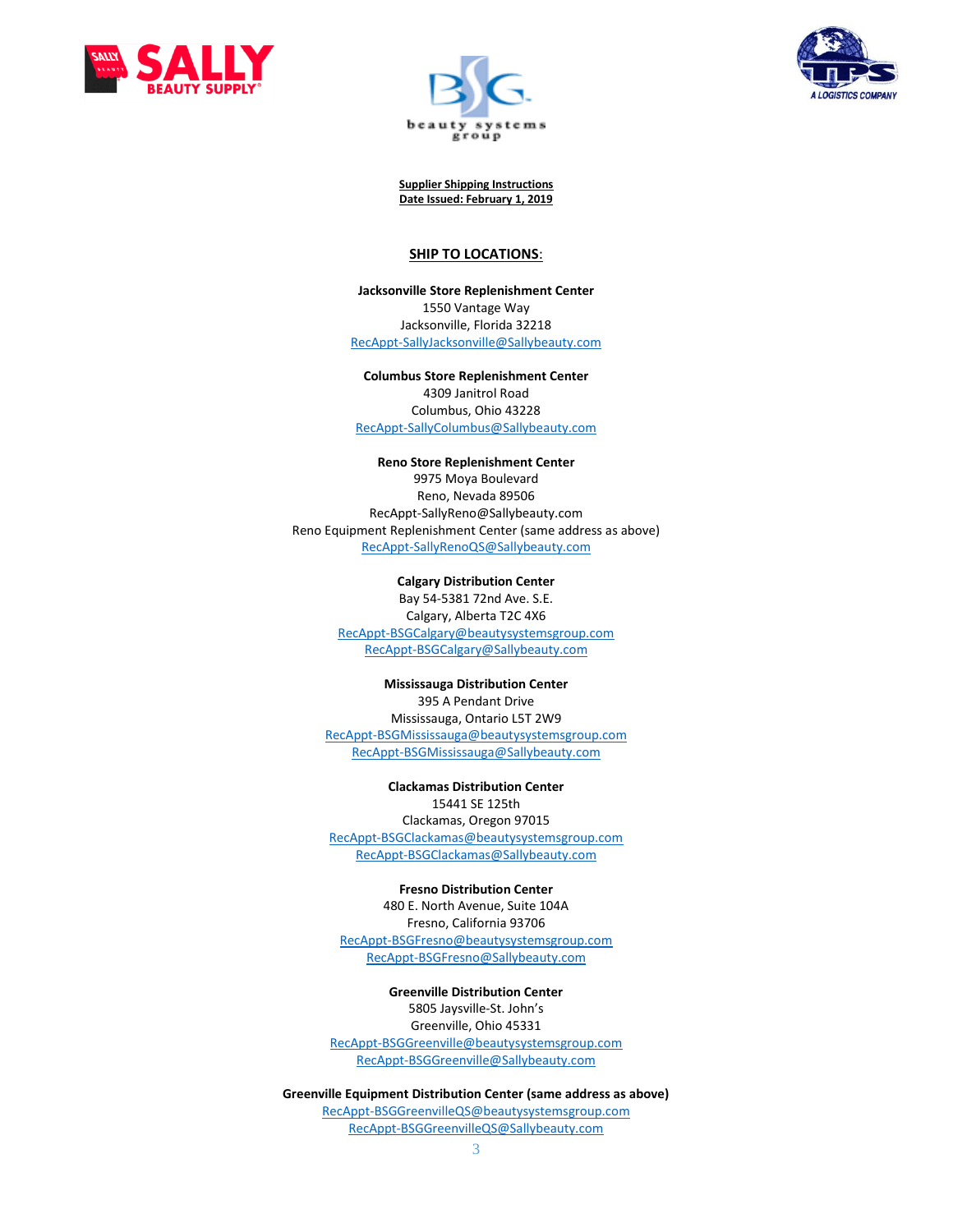





**Hawaii Distribution Center**

99-1434 Koaha Place #200 Aiea, Hawaii 96701 [RecAppt-BSGHawaii@beautysystemsgroup.com](mailto:RecAppt-BSGHawaii@beautysystemsgroup.com) [RecAppt-BSGHawaii@Sallybeauty.com](mailto:RecAppt-BSGHawaii@Sallybeauty.com)

**Lincoln Distribution Center** 5500 N. 58th Circle Lincoln, Nebraska 68507 [RecAppt-BSGLincoln@beautysystemsgroup.com](mailto:RecAppt-BSGLincoln@beautysystemsgroup.com) [RecAppt-BSGLincoln@Sallybeauty.com](mailto:RecAppt-BSGLincoln@Sallybeauty.com)

### **Marinette Distribution Center** 2300 Aerial Drive Marinette, Wisconsin 54143 [RecAppt-BSGMarinette@beautysystemsgroup.com](mailto:RecAppt-BSGMarinette@beautysystemsgroup.com) [RecAppt-BSGMarinette@Sallybeauty.com](mailto:RecAppt-BSGMarinette@Sallybeauty.com)

**Pottsville Distribution Center** 210 Industrial Park Road Pottsville, Pennsylvania 17901 [RecAppt-BSGPottsville@beautysystemsgroup.com](mailto:RecAppt-BSGPottsville@beautysystemsgroup.com) [RecAppt-BSGPottsville@Sallybeauty.com](mailto:RecAppt-BSGPottsville@Sallybeauty.com)

**Spartanburg Distribution Center** 310 John Martin Road Spartanburg, South Carolina 29303 [RecAppt-BSGSpartanburg@beautysystemsgroup.com](mailto:RecAppt-BSGSpartanburg@beautysystemsgroup.com) [RecAppt-BSGSpartanburg@Sallybeauty.com](mailto:RecAppt-BSGSpartanburg@Sallybeauty.com)

> **Island Wide Logistics**  Street 869 KM 2.6 Building B Catano, Puerto Rico 00962 [eacosta@islandwide.com](mailto:eacosta@islandwide.com)

## **Mexico Sally Beauty Distribution LLC**

Cedis Sally - Parque Ind. Kalos Guadalupe Calle Temis #601 Col. Parque Guadalupe Guadalupe, Nuevo Leon CP 67190 [MMuniz@SallyMexico.com](mailto:MMuniz@SallyMexico.com)